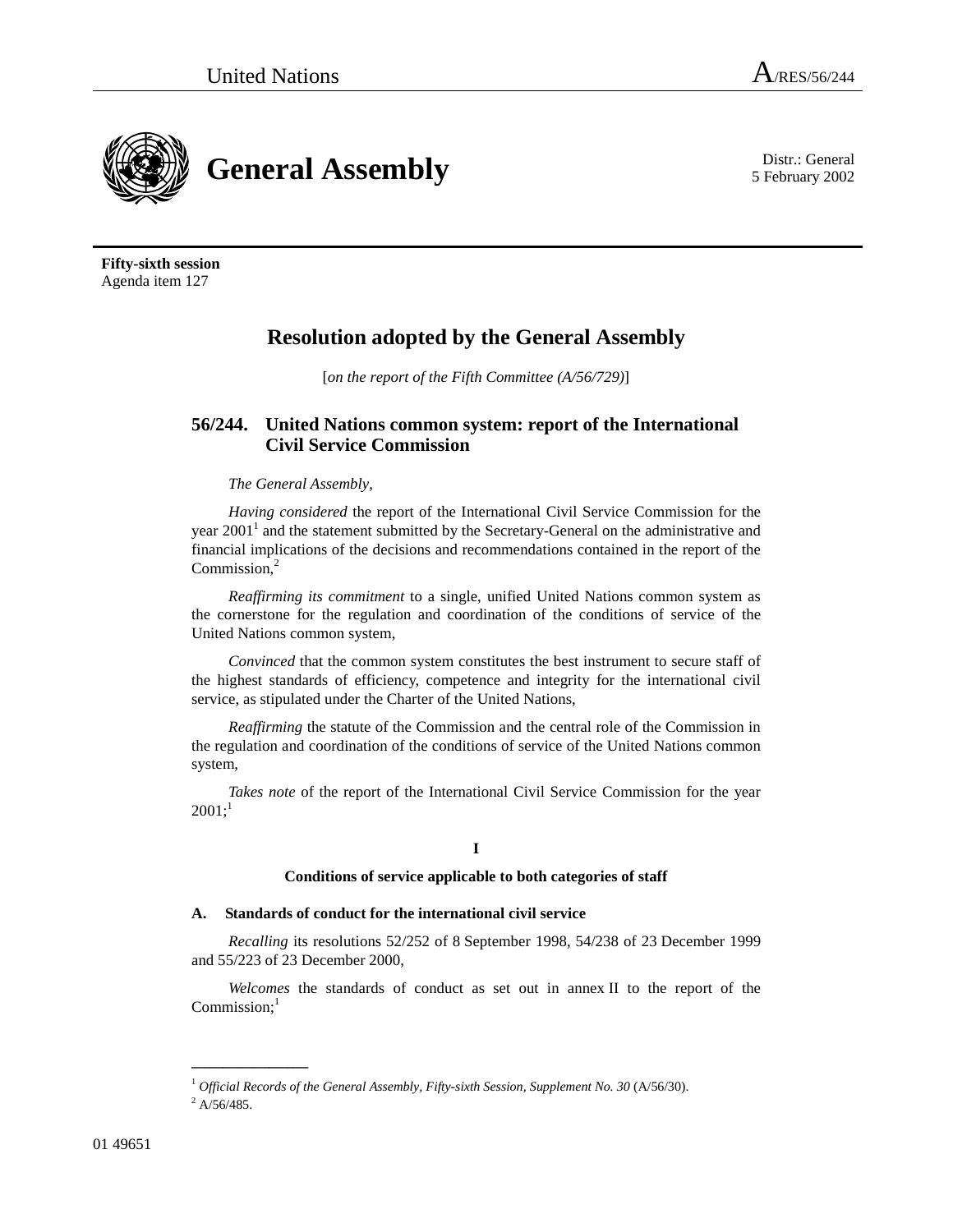#### **B. Introduction of the euro**

1. *Approves* the recommendation of the Commission that:

 (*a*) Effective 1 January 2002, the euro should be used as the official currency for those emoluments which are currently set in the national currencies of the twelve eurozone countries, and that the national currency amounts would be converted by applying the respective fixed conversion rates and then rounded up or down to the nearest euro;

 (*b*) The converted values of the education grant for nine currency areas, and of the children's and secondary dependant's allowances for nine locations, will change over to the euro effective 1 January 2002, as reflected in annexes I and II to the present resolution;

 2. *Invites* organizations to convert officially into euros, where applicable, their respective General Service salary scales and allowances effective 1 January 2002, on the basis of the approach referred to in paragraph 1 (a) above;

#### **II**

#### **Conditions of service of staff in the Professional and higher categories**

#### **A. Evolution of the margin**

*Recalling* section I.B of its resolution 52/216 of 22 December 1997 and the standing mandate from the General Assembly, in which the Commission is requested to continue its review of the relationship between the net remuneration of the United Nations staff in the Professional and higher categories in New York and that of the comparator civil service (the United States federal civil service) employees in comparable positions in Washington, D.C. (referred to as "the margin"),

*Recalling also* section IX, paragraph 3, of its resolution 46/191 A of 20 December 1991, in which it requested the Commission to include in its work programme a review of the differences between the United Nations and the United States net remuneration at individual grade levels,

 1. *Notes* that the margin between the net remuneration of United Nations staff in grades P-1 to D-2 in New York and that of officials in comparable positions in the United States federal civil service for 2001 is 111.0, as reflected in annex III to the present resolution;

 2. *Also notes* that the United Nations/United States net remuneration ratios range from 117.1 at the P-2 level to 104.4 at the D-2 level, and considers that this imbalance should be addressed in the context of the overall margin considerations established by the General Assembly;

#### **B. Base/floor salary scale**

*Recalling* section I.H of its resolution 44/198 of 21 December 1989, by which it established a floor net salary level for staff in the Professional and higher categories by reference to the corresponding base net salary levels of officials in comparable positions serving at the base city of the comparator civil service (the United States federal civil service),

 1. *Notes* the increasing number of duty stations where the post adjustment classification is equal or close to zero, and requests the Commission to review the methodology to ensure that purchasing power equivalence is appropriately reflected;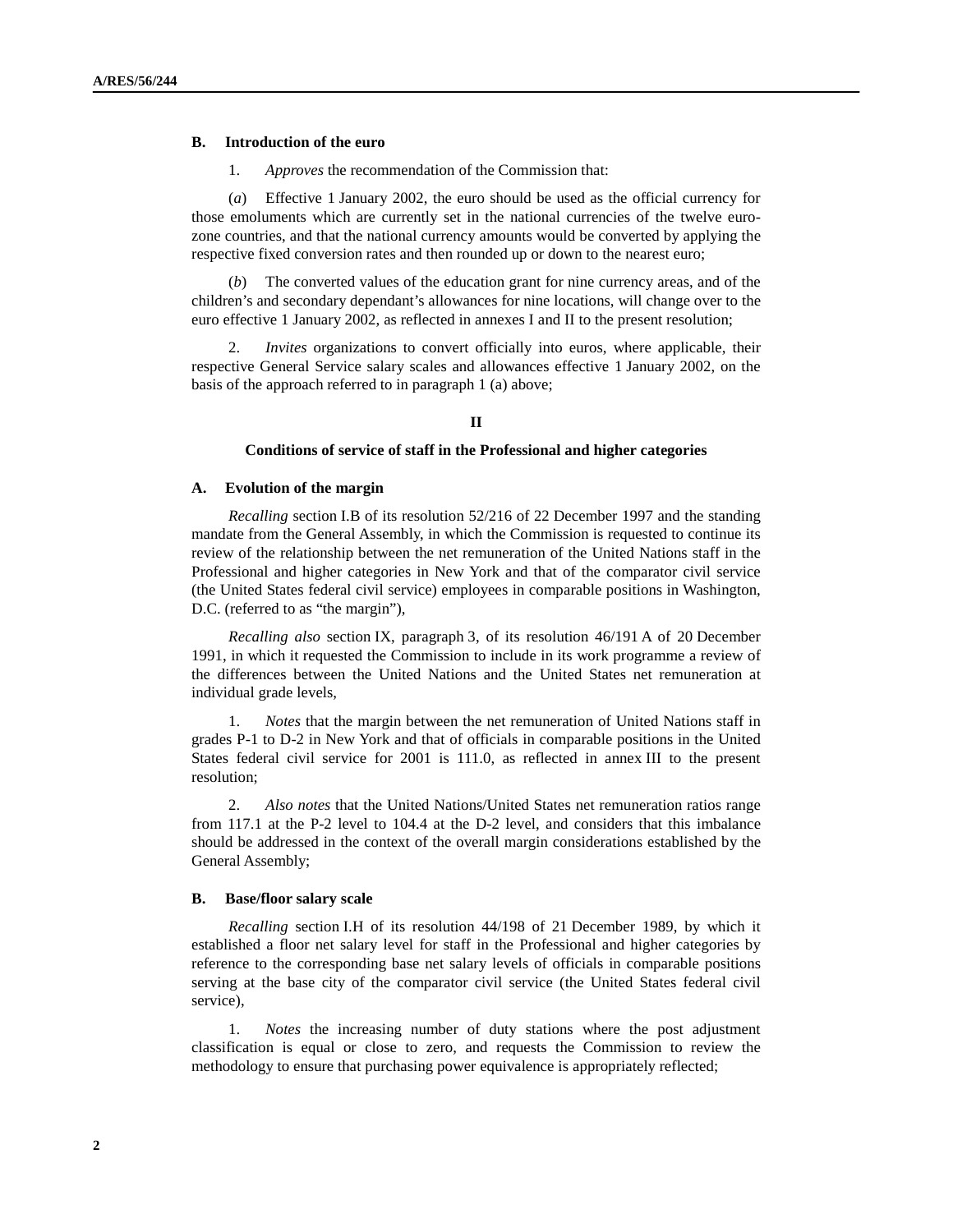2. *Approves*, with effect from 1 March 2002, as recommended by the Commission, the revised base scale of gross and net salaries for staff in the Professional and higher categories, as contained in annex IV to the present resolution;

#### **III**

#### **Strengthening of the international civil service**

*Having considered* the note by the Secretary-General on the review of the International Civil Service Commission<sup>3</sup> and the report of the Secretary-General on strengthening the international civil service,<sup>4</sup>

*Requests* the Secretary-General, in close consultation with the Chairman of the International Civil Service Commission, to submit a timetable for the implementation of the review of the strengthening of the international civil service to the General Assembly at the main part of its fifty-seventh session.

> *92nd plenary meeting 24 December 2001*

### **Annex I**

### **Education grant amounts for euro-zone currency areas effective 1 January 2002**

(In euros)

| Country            | Maximum admissible<br>educational expenses and<br>maximum grant for<br>disabled children | Maximum<br>education<br>grant | Normal flat rate<br>when boarding<br>not provided | Additional flat rate<br>when boarding<br>(at designated<br>duty stations) |
|--------------------|------------------------------------------------------------------------------------------|-------------------------------|---------------------------------------------------|---------------------------------------------------------------------------|
| Austria            | 12 159                                                                                   | 9 1 1 9                       | 3 1 7 0                                           | 4 7 5 5                                                                   |
| Belgium            | 12898                                                                                    | 9673                          | 2929                                              | 4 3 9 4                                                                   |
| Finland            | 9 0 8 2                                                                                  | 6812                          | 2 2 2 9                                           | 3 3 4 3                                                                   |
| France             | 9 3 3 0                                                                                  | 6997                          | 2 500                                             | 3 7 5 1                                                                   |
| Germany            | 15 7 36                                                                                  | 11 802                        | 3592                                              | 5 3 8 9                                                                   |
| Ireland            | 9997                                                                                     | 7498                          | 2 4 0 4                                           | 3 606                                                                     |
| Italy              | 12 2 8 9                                                                                 | 9 2 1 7                       | 2 5 5 8                                           | 3838                                                                      |
| <b>Netherlands</b> | 13 0 85                                                                                  | 9 8 1 4                       | 3 1 7 0                                           | 4 7 5 5                                                                   |
| Spain              | 9452                                                                                     | 7089                          | 2456                                              | 3 6 8 4                                                                   |

**\_\_\_\_\_\_\_\_\_\_\_\_\_\_\_** 

 $3$  A/54/483.

 $4$  A/55/526.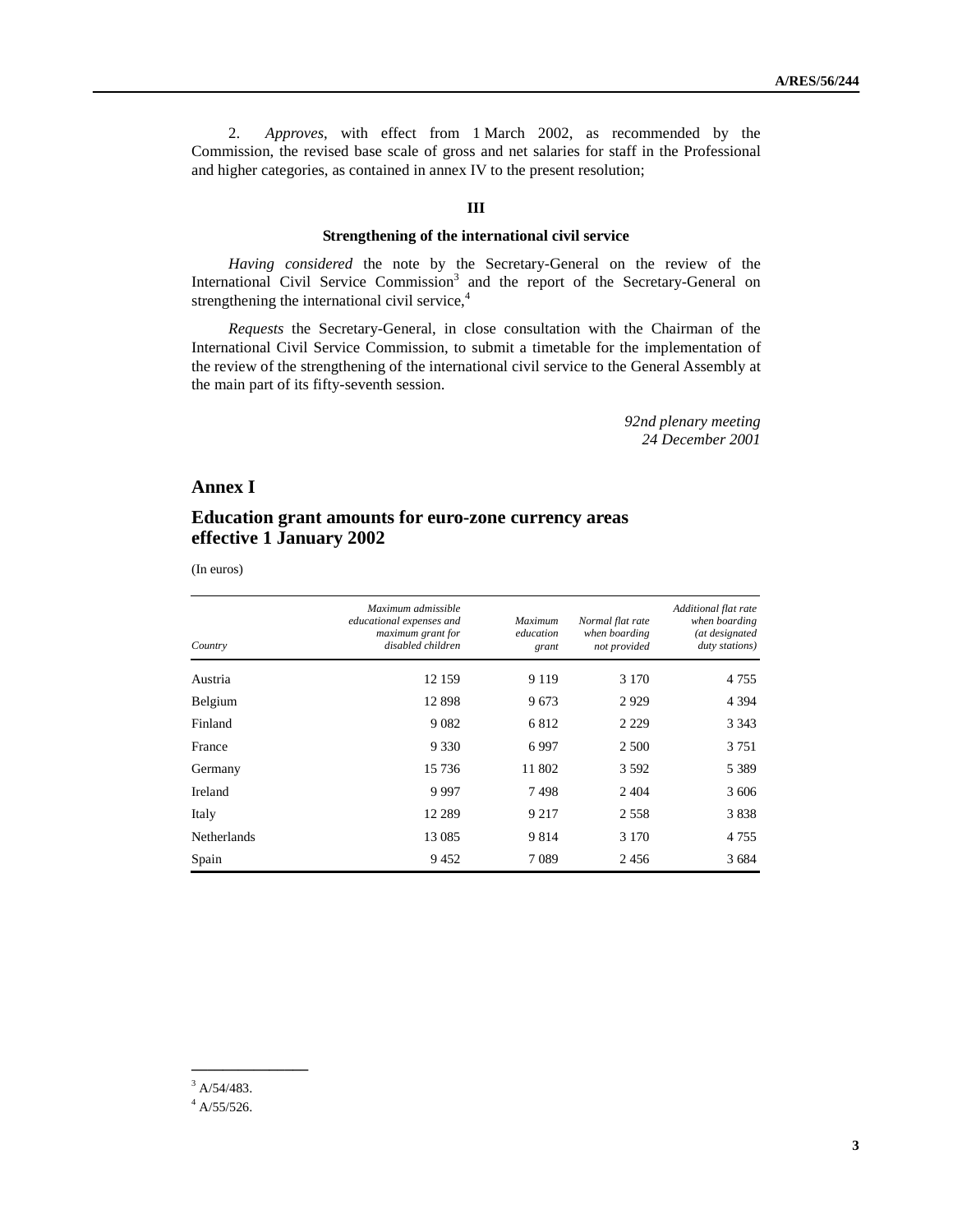### **Annex II**

### **Children's and secondary dependant's allowance amounts for euro-zone currency areas effective 1 January 2002**

(In euros)

| Country            | Children's<br>allowance | Secondary<br>dependant's<br>allowance |
|--------------------|-------------------------|---------------------------------------|
| Austria            | 2 2 9 8                 | 849                                   |
| Belgium            | 1947                    | 623                                   |
| France             | 1730                    | 574                                   |
| French Guyana      | 1730                    | 574                                   |
| Germany            | 2 3 2 1                 | 832                                   |
| Ireland            | 1627                    | 533                                   |
| Luxembourg         | 1947                    | 623                                   |
| Monaco             | 1730                    | 574                                   |
| <b>Netherlands</b> | 2 2 7 1                 | 773                                   |

### **Annex III**

## **Comparison of average net remuneration of United Nations officials in the Professional and higher categories in New York and United States officials in Washington, D.C., by equivalent grades (margin for calendar year 2001)**

| Grade | Net remuneration<br>(United States dollars)                    |                      | United Nations/<br>United States ratio      | United Nations/<br><b>United States</b><br>ratio adjusted for | Weights for                                  |  |  |
|-------|----------------------------------------------------------------|----------------------|---------------------------------------------|---------------------------------------------------------------|----------------------------------------------|--|--|
|       | United Nations <sup>a,b</sup>                                  | <b>United States</b> | (United States,<br>Washington, $D.C.=100$ ) | cost-of-living<br>differential                                | calculation of<br>overall ratio <sup>c</sup> |  |  |
| $D-2$ | 130 560                                                        | 108 975              | 119.8                                       | 104.4                                                         | 3.7                                          |  |  |
| $D-1$ | 121 881                                                        | 101 797              | 119.7                                       | 104.3                                                         | 9.9                                          |  |  |
| $P-5$ | 112 001                                                        | 89 924               | 124.6                                       | 108.5                                                         | 26.8                                         |  |  |
| $P-4$ | 97 243                                                         | 75896                | 128.1                                       | 111.6                                                         | 32.0                                         |  |  |
| $P-3$ | 81 742                                                         | 61 551               | 132.8                                       | 115.7                                                         | 21.8                                         |  |  |
| $P-2$ | 67416                                                          | 50 170               | 134.4                                       | 117.1                                                         | 5.6                                          |  |  |
| $P-1$ | 50 821                                                         | 38 35 5              | 132.5                                       | 115.4                                                         | 0.2                                          |  |  |
|       | Weighted average ratio before adjustment for New York/         |                      |                                             |                                                               |                                              |  |  |
|       | Washington, D.C., cost-of-living differential                  | 127.4                |                                             |                                                               |                                              |  |  |
|       | New York/Washington, D.C., cost-of-living ratio                | 114.8                |                                             |                                                               |                                              |  |  |
|       | Weighted average ratio, adjusted for cost-of-living difference | 111.0                |                                             |                                                               |                                              |  |  |

<sup>a</sup> Average United Nations salary at dependency level by grade reflecting two months at multiplier 48.4 (on the basis of the salary scale effective through 28 February 2001), eight months at multiplier 41.2 and two months at multiplier 46.4 (on the basis of the salary scale in effect from 1 March 2001).

<sup>b</sup> For the calculation of the average United Nations salaries, Personnel Statistics of the Consultative Committee on Administrative Questions as at 31 December 1999 were used.

c These weights correspond to United Nations common system staff in grades P-1 to D-2 inclusive, serving at headquarters and established offices as at 31 December 1999.